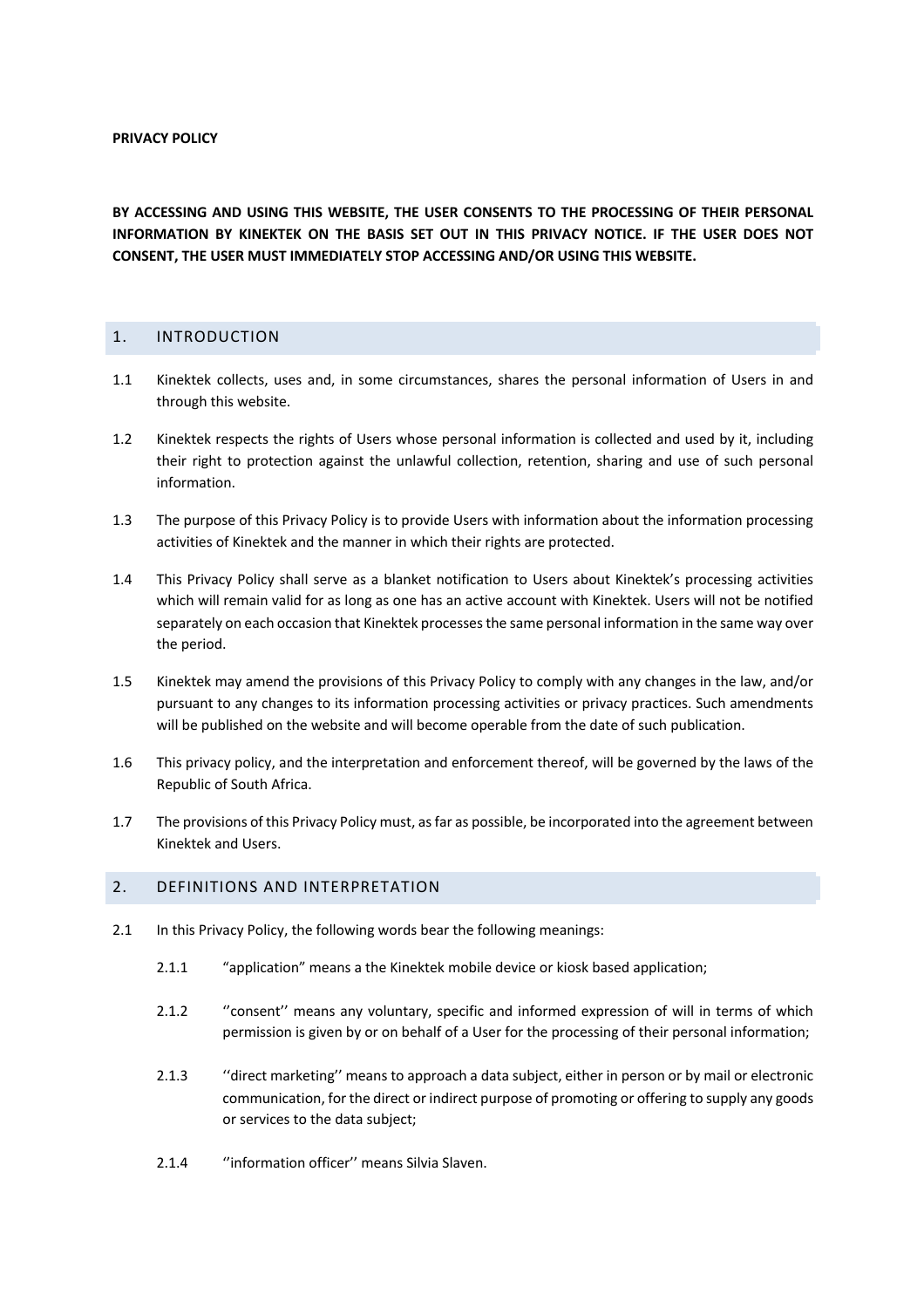- 2.1.5 ''operator'' means an outside third party who processes personal information for or on behalf of Kinektek in terms of a contract or mandate;
- 2.1.6 ''personal information'' means any information linked to a User or information that can identify a User, including but not limited to:
	- 2.1.6.1 information relating to a User's gender, nationality, ethnic or social origin age, language;
	- 2.1.6.2 a User's e-mail address, physical address, telephone number, location information or online identifier;
	- 2.1.6.3 a User's financial information including banking details and invoice information;
	- 2.1.6.4 a User's personal opinions, views or preferences;
	- 2.1.6.5 correspondence sent by a User which is of a private or confidential nature; and
	- 2.1.6.6 the User's name if it appears with other personal information relating to that User, or if the disclosure of their name on its own would reveal further personal information about that User;
- 2.1.7 ''POPI'' means the Protection of Personal Information Act, including any regulations or codes of conduct promulgated under it;
- 2.1.8 ''PROATIA'' means the Promotion of Access to Information Act 2 of 2000;
- 2.1.9 ''process or processing'' means, in relation to personal information, any operation or activity or any set of operations, whether or not by automatic means, including:
	- 2.1.9.1 the collection, receipt, recording, organisation, collation, storage, updating or modification, retrieval, alteration, consultation or use of that information;
	- 2.1.9.2 dissemination by means of transmission, distribution or making available in any other form; or
	- 2.1.9.3 merging, linking, as well as restriction, degradation, erasure or destruction of that information;
- 2.1.10 "User" means a visitor or user of this website, or any of the content or services associated with this website or the application; and
- 2.1.11 ''the website'' means the website or any part thereof which is accessible from www.urbanpaws.co.za.
- 2.2 Any reference in this Privacy Policy to:
	- 2.2.1 the singular includes the plural and *vice versa*;
	- 2.2.2 any one gender includes the other genders, as the case may be;
	- 2.2.3 an act, regulation or other law is to the version of that law in force at the effective date of this Policy and includes any amendment or re-enactment made to that law after the effective date of this Policy.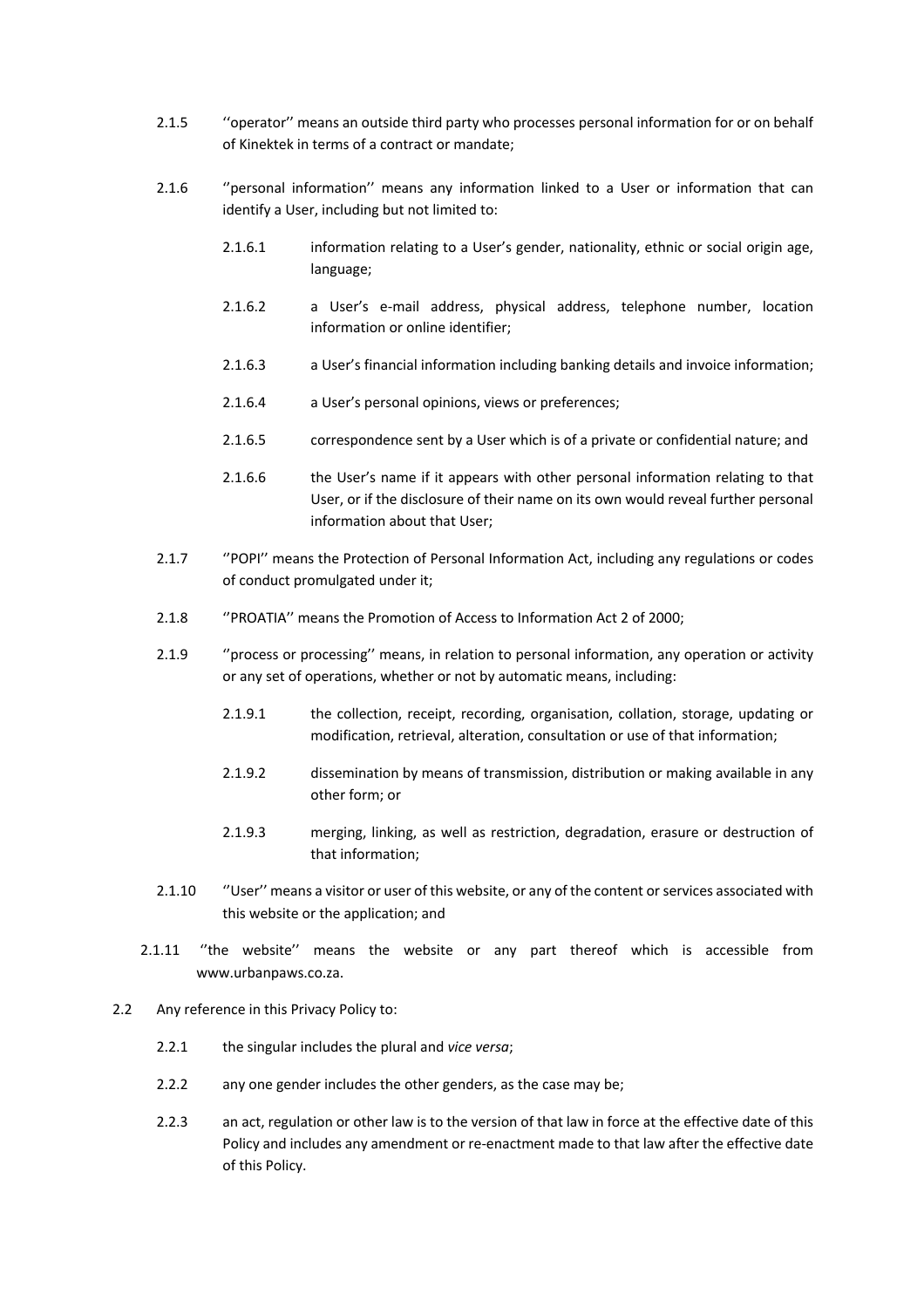- 2.3 When calculating any number of days for the purposes of this Policy, the first day must be excluded and the last day of the relevant interval included, unless the last day is not a business day, then the last day will be the next succeeding business day.
- 2.4 The word "include" means "include without limitation". Use of the word ''include'' or ''in particular'' is for illustration or emphasis only and where followed by specific examples must not be interpreted as limiting the meaning of the general wording preceding it.
- 2.5 A requirement that any Policy, request, demand or other communication made in terms of this Privacy Policy must be in writing will be met if it is in the form of a data message as defined in the Electronic Communications and Transactions Act, No. 25 of 2002, and is accessible in a manner usable for subsequent reference.

## 3. RESPONSIBLE PARTY

- 3.1 Kinektek will be the party who will be collecting and processing a User's personal information and as such is designated as the ''responsible party'' for the purposes of this Policy.
- 3.2 Kinektek's contact details are as follows:
	- 3.2.1 Email address: support@kinektek.com, and
	- 3.2.2 Website address: www.kinektek.com
- 3.3 Kinektek may instruct third party operators from time to time to undertake certain processing activities relating to the User's personal information.

## 4. WHAT PERSONAL INFORMATION IS COLLECTED

- 4.1 Kinektek may collect the following personal information from the User:
	- 4.1.1 Initials, first name, surname;
	- 4.1.2 Date of birth;
	- 4.1.3 Email address;
	- 4.1.4 Age and language preference;
	- 4.1.5 Gender;
	- 4.1.6 Banking details;
	- 4.1.7 Account receiver details including User account number and/or meter number, and balances;
	- 4.1.8 Payment card details excluding the full card number (PAN) and CVV / security code on the back of the card;
	- 4.1.9 Address;
	- 4.1.10 Cellphone number; and
	- 4.1.11 ID and/or passport number
	- 4.1.12 Photograph of the User
	- 4.1.13 Scanned image of a proof of address
	- 4.1.14 Scanned image of a photo ID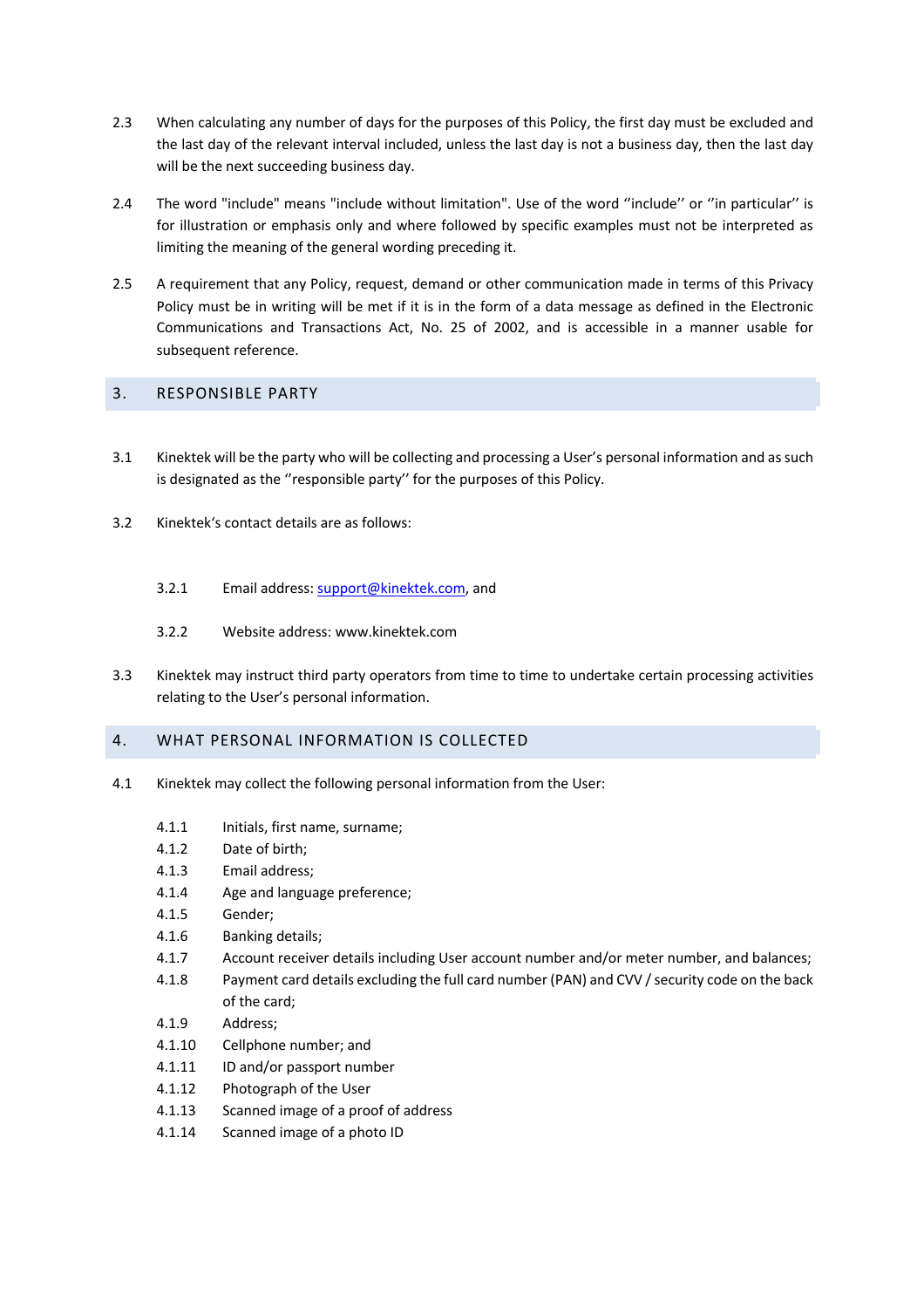- 4.2 The supply of personal information by the User to Kinektek is voluntary and not mandatory. However, if the User refuses to supply any personal information, certain consequences may naturally flow from such a refusal, such as preventing Kinektek from concluding or performing any contract with the User, or preventing Kinektek from complying with one or more of its obligations in law.
- 4.3 There is no applicable law which directly requires or authorises Kinektek to collect a User's personal information.

## 5. PURPOSE/S FOR COLLECTION AND PROCESSING OF PERSONAL INFORMATION

- 5.1 Kinektek shall only collect a User's personal information for a specific, explicitly defined and lawful purpose relating to a function or activity of Kinektek's business.
- 5.2 Such purposes may include the following:
	- 5.2.1 to enter into a contract with a User;
	- 5.2.2 to perform any obligations under a contract with a User;
	- 5.2.3 to comply with a legal obligation;
	- 5.2.4 to protect a legitimate interest of a User (unless the User has specifically objected in writing to all or some of the processing activities on reasonable grounds);
	- 5.2.5 to pursue its own legitimate interests or the legitimate interests of a third party who it is sharing the information with (unless the User has specifically objected in writing to all or some of the processing activities on reasonable grounds);
	- 5.2.6 to process personal information for direct marketing purposes (unless the User has opted out of receiving any direct marketing material);
	- 5.2.7 to present content to the User in the most effective way for them and their viewing device and browser;
	- 5.2.8 to customise and display content including, but not limited to products, articles, listings and advertisement to the User in a way that Kinektek feels may interest the User or be most beneficial to them;
	- 5.2.9 to send content including, but not limited to products, articles, listings and advertisement content to the User via email or other electronic media, where the User has consented to be contacted by Kinektek with such content;
	- 5.2.10 to enable the User to voluntarily participate in interactive features on the website or application;
	- 5.2.11 to notify the User about changes to the website or application.
- 5.3 If Kinektek intends to process a User's personal information for any other purpose not listed in clause 5.2 or which is otherwise not automatically permitted by law, it shall ensure that it obtains the User's written consent to do so.
- 5.4 Kinektek will not sell a User's personal information to any third party without the prior written consent of the User.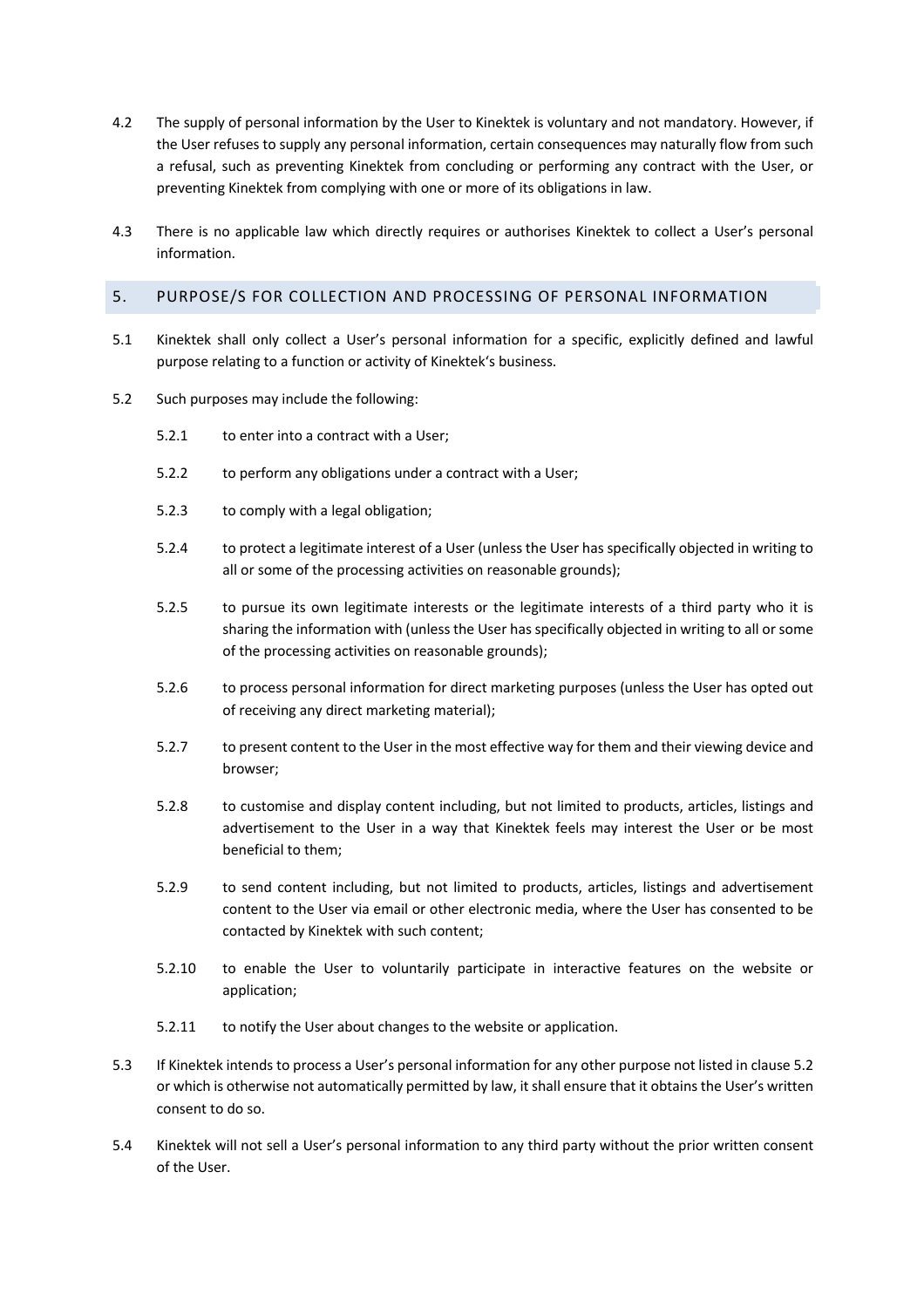### 6. COLLECTION DIRECTLY FROM USER

- 6.1 Kinektek shall, as far as possible, always collect personal information about a User directly from the User, except in the following circumstances:
	- 6.1.1 Where personal information is collected from a public record, or from another source if the information has already been made public by the User;
	- 6.1.2 where the User has given their written consent to Kinektek to collect their information from another source;
	- 6.1.3 where the collection of a User's personal information from another source will not prejudice any of the User's legitimate interests;
	- 6.1.4 where the collection of personal information from another source is necessary to maintain Kinektek' legitimate interests or those of any third party it intends sharing the information with;
	- 6.1.5 where the collection of personal information directly from the User would prejudice the purpose for the collection;
	- 6.1.6 where the collection of personal information directly from the User is not reasonably practicable in the circumstances.
- 6.2 If Kinektek collects personal information from a source other than the User, it shall record in writing the details of that source, including the full names and contact details of that source where applicable.
- 6.3 The User hereby consents to Kinektek requesting and obtaining credit information pertaining to the User from any reputable credit reporting agency or institution for the purpose of concluding any transaction for the sale of goods or services to the User on this website or application.
- 6.4 Personal information may be collected from or supplied by the User in any of the following ways:
	- 6.4.1 during the process of registering as a member on this website or the application;
	- 6.4.2 provided by the User as part of their profile pages on the website or the application;
	- 6.4.3 when subscribing to a service, entering into a competition or promotion, or participating in a survey offered on this website or the application;
	- 6.4.4 when posting a comment, review, reply or recommendation on this website or the application;
	- 6.4.5 when requesting further services or information from Kinektek;
	- 6.4.6 when contacting Kinektek to report a problem with the website or the application or for any other reason;
	- 6.4.7 when completing any forms on the website or the application.
- 6.5 The User may visit the website without providing any personal information. However, the website's servers may still collect technical information regarding the use of the website, which is aggregated for analytical purposes, technical maintenance and for improving the content offered on the website. Such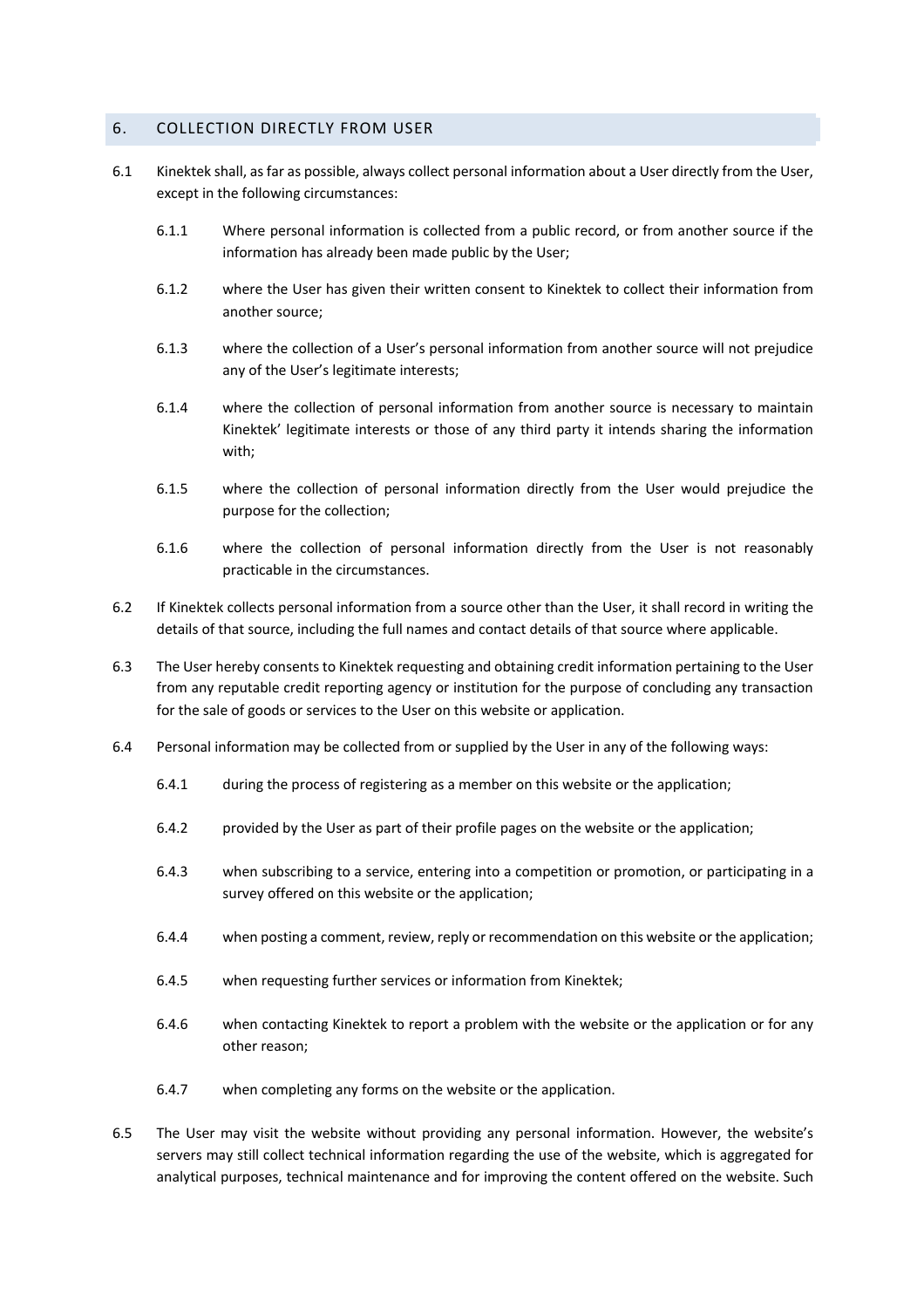information may include details of the User's visit, information about the User's computer, including IP (Internet Protocol) address, operating system and browser type, the User's location, and usage information. An individual User will not be identified from or by this information and Kinektek is entitled to copy, distribute or otherwise use such information without limitation.

## 7. COOKIES

- 7.1 "Cookies" are small text files transferred by a webserver to a User's hard drive and thereafter stored on their computer. The types of information a Cookie collects includes a User's username, the date and time of their visits to the website, their browsing history and preferences.
- 7.2 Kinektek may use Cookies on this website to:
	- 7.2.1 distinguish one User from another on the website;
	- 7.2.2 remember the User's last session when they return to the website;
	- 7.2.3 estimate the website's audience size and usage patterns;
	- 7.2.4 store information about the User's preferences, which allows Kinektek to customize the website and content according to the Users individual preferences; and
	- 7.2.5 speed up searches on the website.
- 7.3 The provisions of this clause are only applicable to Cookies used by Kinektek. In some instances, thirdparty service providers may use Cookies on the website. Kinektek cannot and does not control or access Cookies used by third party service providers and takes no responsibility therefor.
- 7.4 The User has the right and ability to either accept or decline the use of Cookies on their computer's web browser, whether they are logged in as a member, or simply casually visiting the website. However, declining the use of Cookies may limit a User's access to certain features on the website.

#### 8. GENERAL CONDITIONS FOR PROCESSING PERSONAL INFORMATION

- 8.1 Kinektek shall comply with all laws, contracts or regulations when it processes a User's personal information.
- 8.2 Kinektek shall not act unreasonably when processing a User's personal information. This means that it will collect and process a User's personal information in a way that the User can reasonably expect and in a way that is fair.
- 8.3 Kinektek shall respect the User's right to privacy at all times. If there is another way in which it can achieve the same goal without posing any risk of harm to the privacy rights of the User, then it will choose that option.
- 8.4 Similarly, if Kinektek needs to process personal information but there are less privacy-invasive methods of collecting, using and sharing that information, then it will use those methods.
- 8.5 Kinektek shall ensure that the personal information that is collected and processed is and remains relevant to the identified purpose/s for such processing, and that such information is and remains adequate, but not excessive, for achieving the identified purpose/s.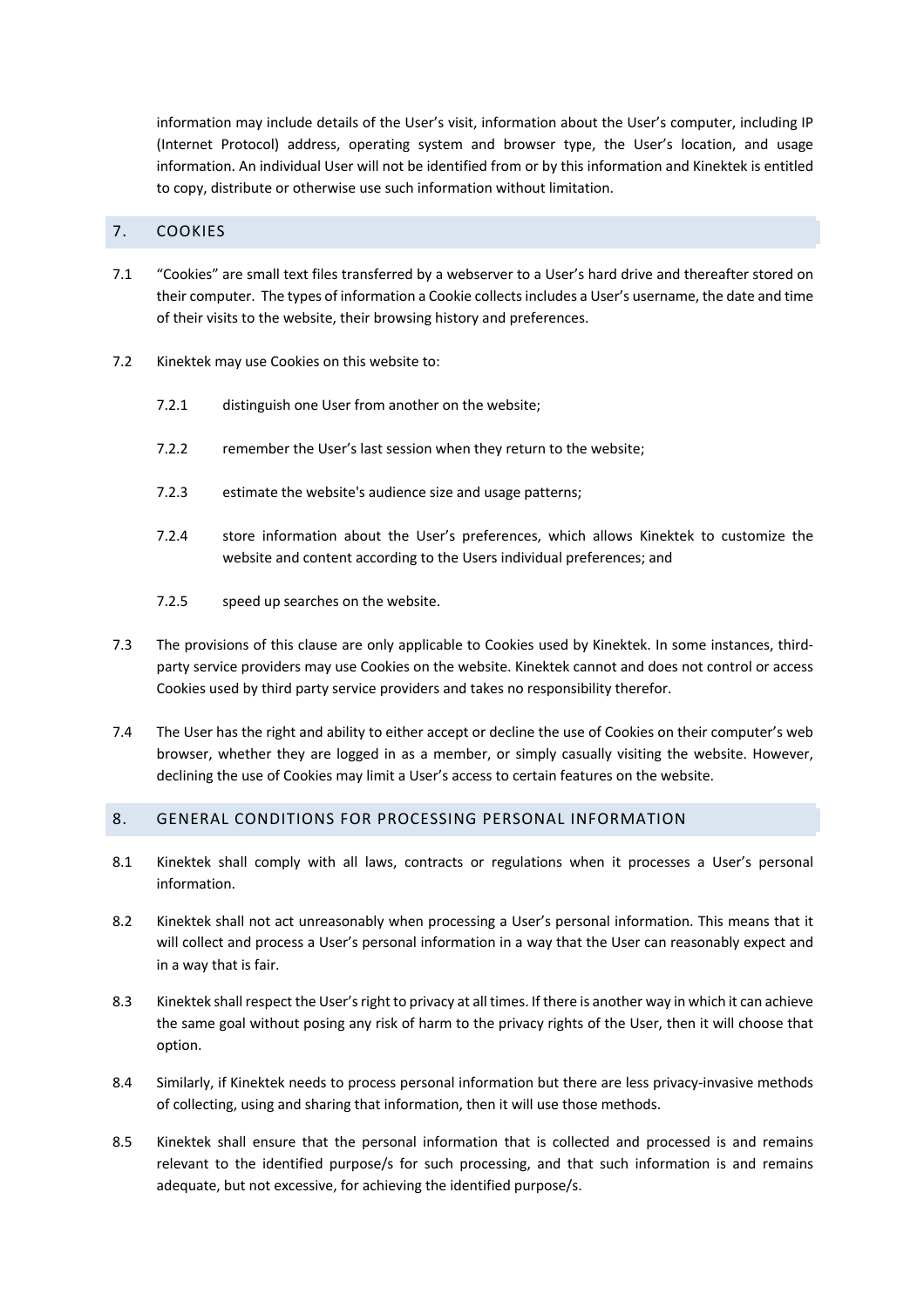- 8.6 If there are any alternative ways to achieve the identified purpose/s without processing personal information, Kinektek shall not process that personal information.
- 8.7 Kinektek shall ensure that the processing activities it chooses to apply are proportionate to achieving the identified purpose/s and that no less privacy invasive measures are available to achieve the same purpose/s.
- 8.8 Kinektek shall ensure that, regardless of the stated purpose/s for processing personal information, the rights and interests of Users will not be unnecessarily prejudiced or infringed, unless it cannot be avoided, and then in such cases, it shall ensure that its own rights and/or interests justify such prejudice or infringement taking place.
- 8.9 Once Kinektek has achieved the purpose for the collection of the User's personal information, it will destroy or delete such information, unless the User has directed otherwise in writing, or Kinektek is required by law to retain the information for a longer period of time.
- 8.10 If Kinektek no longer needs to process personal information to achieve the purpose originally specified, it will stop using that information.

### 9. DISCLOSURE AND SHARING OF PERSONAL INFORMATION

- 9.1 Kinektek may, in the course of providing any content or services on this website, or for the purposes of concluding or performing any sale or other transaction with a User, share certain personal information with third party operators who perform certain processing activities on behalf of Kinektek.
- 9.2 The information shared and the categories of third party operators with whom it is shared will always be notified to you prior to being shared.
- 9.3 Kinektek may also share aggregated information about Users of this website and their usage patterns. Kinektek may also use such aggregated information to help advertisers target specific audiences. Such aggregated information will be de-identified and the User's personal information will not be disclosed.
- 9.4 Other than as stated in clause 9.1 and 9.3, Kinektek shall not share a User's personal information with any third parties unless it has the User's express consent to do so.

# 10. USER'S RIGHTS IN RELATION TO THE PROCESSING OF THEIR PERSONAL INFORMATION

- 10.1 Users shall have the following rights in relation to the processing of their personal information:
	- 10.1.1 to access and correct any personal information held by Kinektek about them;
	- 10.1.2 to object to the processing of their information; and
	- 10.1.3 to lodge a complaint with the Information Regulator.
- 10.2 Users may make a request in terms of clause 10.1.1 by following the process for making such a request as set out in Kinektek's PROATIA manual.

### 11. FURTHER PROCESSING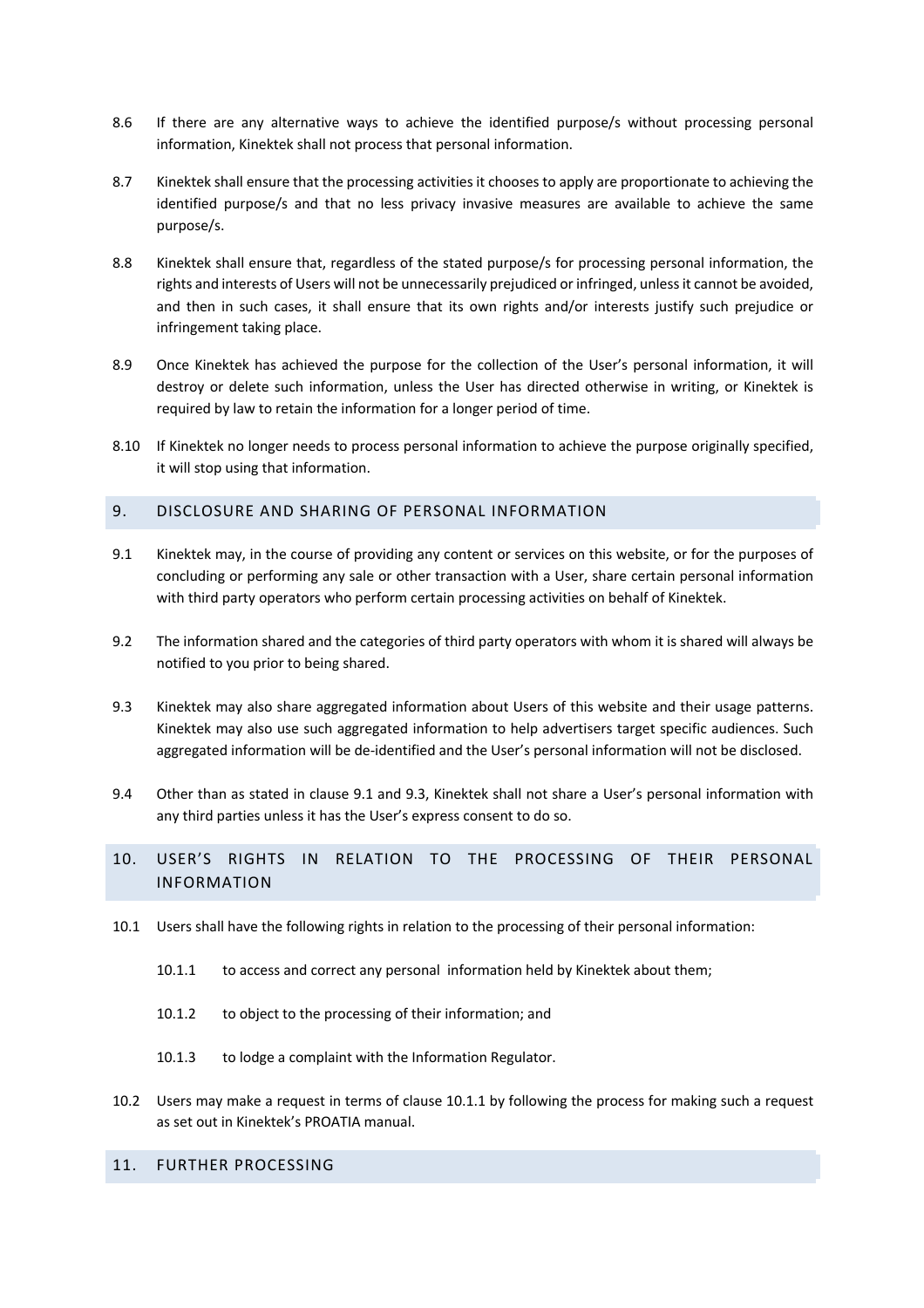- 11.1 Kinektek shall not process a User's personal information for any purpose not previously specified except in the following circumstances:
	- 11.1.1 where the User has consented to such further processing;
	- 11.1.2 where the further processing is necessary for the exercise of any contractual rights or the fulfillment of any obligations between Kinektek and the User;
	- 11.1.3 where the further processing activities are linked to or compatible with the original purpose;
	- 11.1.4 where the further processing is necessary for the prevention, detection, investigation, prosecution and punishment of an offence;
	- 11.1.5 where the further processing is necessary to enforce any law;
	- 11.1.6 where the further processing is necessary for the conduct of legal proceedings in any court or tribunal that have commenced or are reasonably contemplated;
	- 11.1.7 where the further processing is necessary to prevent or mitigate a serious and imminent threat to the life or health of the User or another individual;
	- 11.1.8 where the further processing is necessary for historical, statistical or research purposes.
- 11.2 Kinektek shall ensure that if it intends processing personal information for other purposes not previously specified, it shall notify the User of such further purposes and the possible consequences of the intended further processing for the User.

## 12. ACCURACY, CORRECTNESS AND COMPLETENESS OF PERSONAL INFORMATION

- 12.1 Kinektek shall take reasonably practicable steps to ensure that the personal information kept by it about Users is complete, accurate, not misleading and is updated when necessary.
- 12.2 However, if a User is aware of any personal information in Kinektek's custody that is incorrect, inaccurate or which needs to be updated, the User must make a written request to Kinektek's information officer at support@kinektek.com to update or correct the relevant information.
- 12.3 If a User has contested the accuracy of any personal information being used by Kinektek, it shall immediately stop using that information until its accuracy has been verified.
- 12.4 Kinektek reserves its right to only adhere to a request from a User in terms of clause 12.2 if the correction or updating of that information will result in the personal information being correct and accurate.
- 12.5 Where personal information that has been shared by Kinektek with a third party is subsequently updated or corrected, Kinektek shall ensure that all third parties, with whom that information was shared, receives the updated and/or corrected version of the information as soon as it has been updated and/or corrected.

#### 13. SECURITY SAFEGUARDS

13.1 Kinektek is committed to protecting the personal information in its custody against any loss of, damage to or unauthorised destruction of that information, and to prevent any unauthorised parties from accessing that information.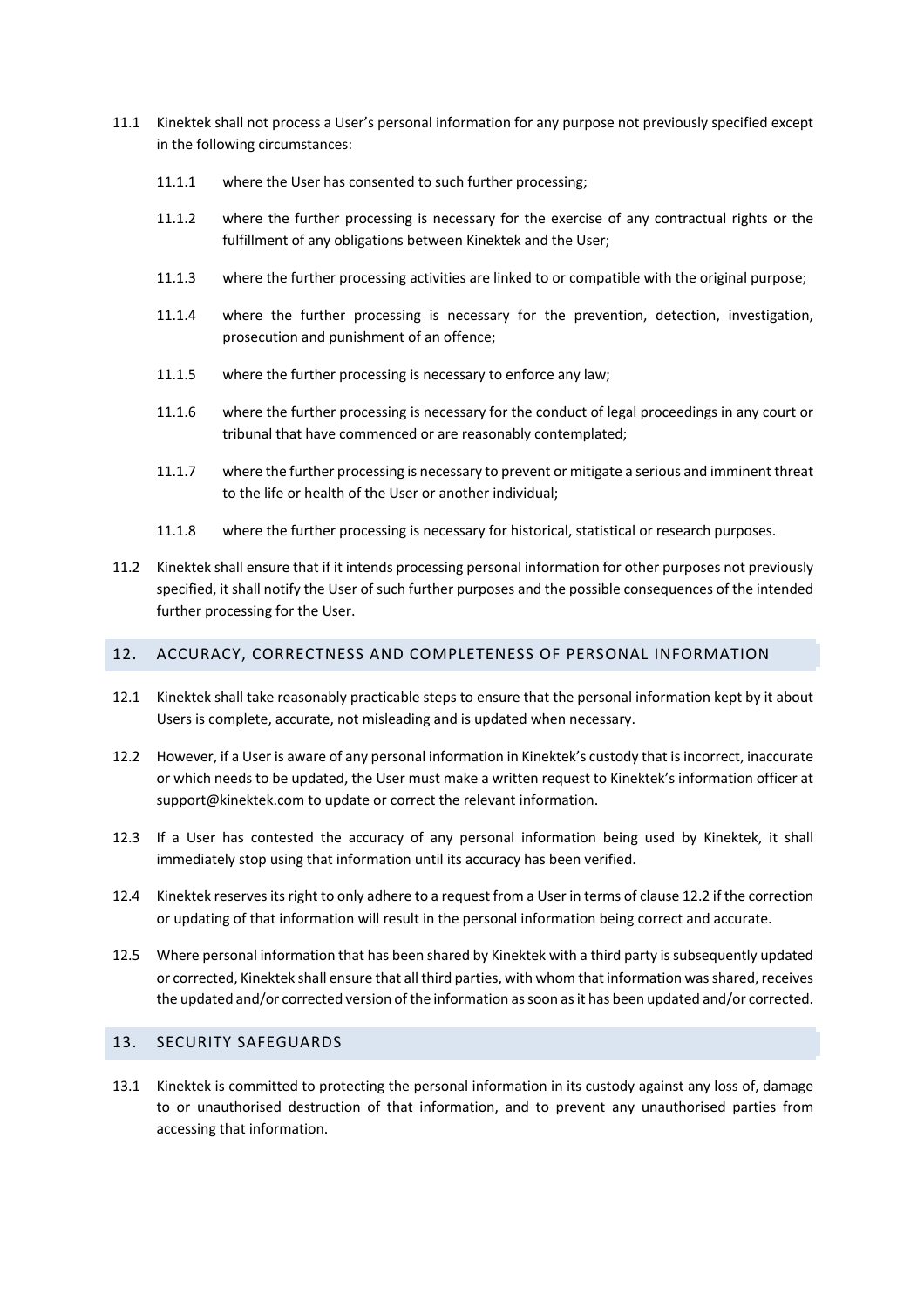- 13.2 Kinektek takes steps to continually identify and document any risks to the personal information it has in its possession or under its control and that appropriate security safeguards are in place against those risks.
- 13.3 Kinektek shall ensure that in any contracts entered into with third party operators who process personal information on Kinektek' behalf, include the following obligations:
	- 13.3.1 the operator shall not process any personal information without Kinektek' knowledge and authority;
	- 13.3.2 the operator shall treat all personal information given to it as confidential and shall not disclose it to any unauthorised third parties;
	- 13.3.3 the operator shall establish and maintain adequate security measures which are the same or offer similar protection over the personal information as that employed by Kinektek;
	- 13.3.4 the operator shall notify Kinektek immediately where there are reasonable grounds to believe that any personal information has been leaked to or accessed by any unauthorised person;
	- 13.3.5 if the operator is situated in another country, it must comply with the data protection laws in that country and be able to provide verification that it is so compliant;
	- 13.3.6 if an operator is legally obliged to disclose any personal information processed by them on Kinektek' behalf to other parties, it must notify Kinektek beforehand to enable Kinektek and/or individual Users to protect their rights if necessary.
- 13.4 Users must maintain the secrecy of any passwords used to gain access to this website or application and should change such passwords regularly.
- 13.5 Kinektek shall ensure that all personal information on its systems is properly backed-up and that back-up copies are stored separately from the live files.

#### 14. NOTIFICATION OF BREACH OF SECURITY

- 14.1 If personal information about a User is inadvertently leaked or Kinektek' security has been unlawfully breached by any unauthorised party, Kinektek shall immediately identify the relevant Users who may be affected by the security breach, and shall contact them at their last known email address or contact details or by the quickest means possible.
- 14.2 Kinektek shall provide sufficient information to the User to allow him or her to take the necessary protective measures against the potential consequences of the compromise, or shall advise Users of the steps to be taken by them and the possible consequences that may ensue from the breach for them.

## 15. DECISIONS BASED ON PERSONAL INFORMATION PROCESSED

- 15.1 If Kinektek is required to make a decision about a User using any personal information that has been obtained, it shall ensure that a record of such information and the decision made is kept for a reasonable period of time to give the User an opportunity to request access to that record.
- 15.2 Kinektek shall allow a User a reasonable opportunity to make representations before any decision is made solely on the basis of the personal information processed, if that decision will affect the legal position of the User, or will otherwise adversely affect them in some manner or form.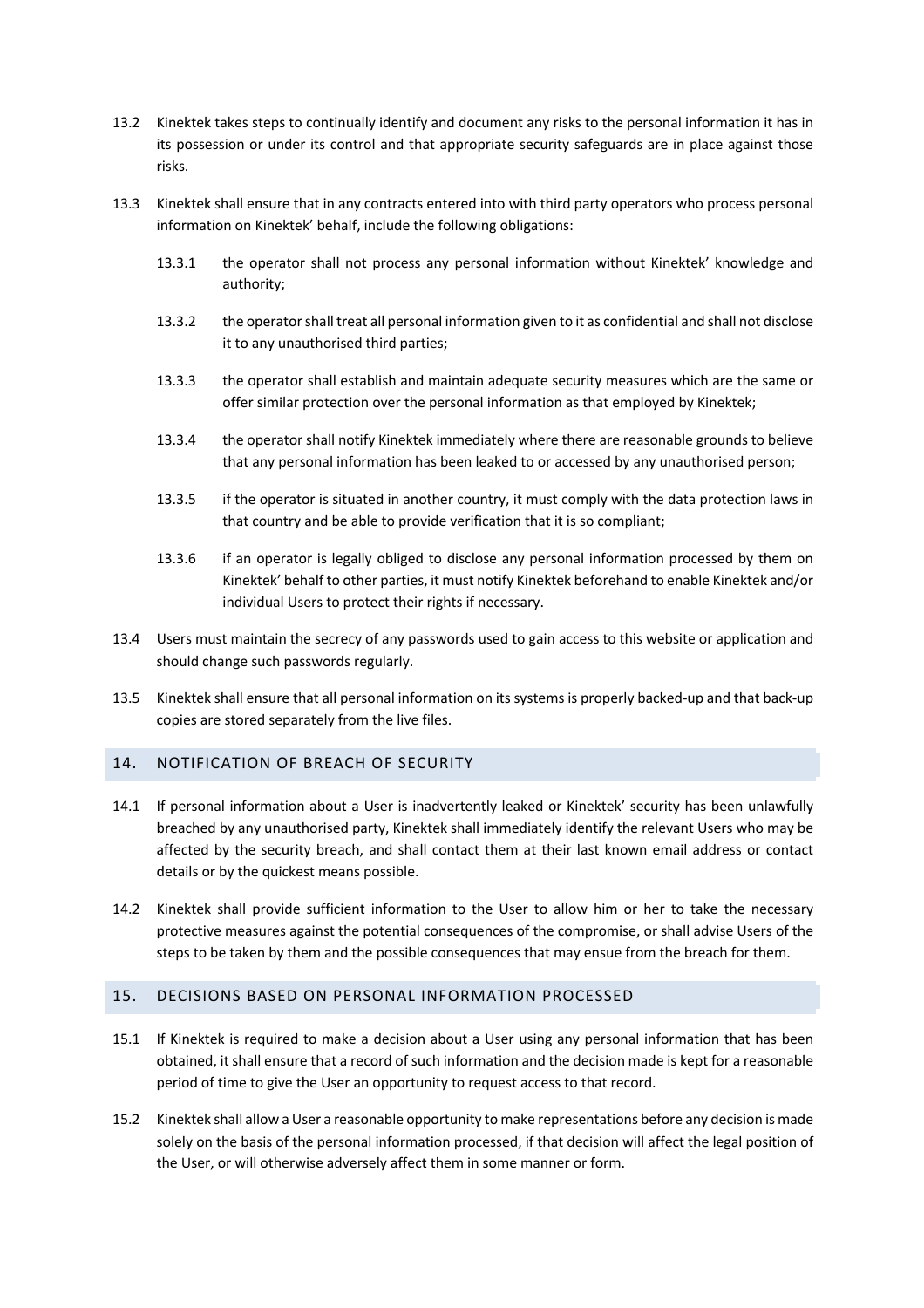- 15.3 Kinektek shall always ensure that the underlying logic behind any decision made pursuant to the automated processing of personal information is sound and that this underlying logic can be communicated to the User to enable them to make representations.
- 15.4 If Kinektek has made a decision based on incorrect personal information, it shall immediately revisit that decision as soon as it becomes aware of the error or inaccuracy of that information.

## 16. LINKED THIRD PARTY WEBSITES

- 16.1 This website may contain links or references to other websites, including those of advertisers ("**third party websites**") which are not under Kinektek' control.
- 16.2 The provisions of this Privacy Policy are not applicable to third party websites and Kinektek shall not responsible for the information processing practices and/or privacy policies of those third party websites, or the cookies that those websites may use.

#### 17. DIRECT MARKETING

- 17.1 The User hereby consents to the processing of their personal information for the purpose of direct marketing by means of electronic communications including automatic calling machines, facsimile machines, SMS's or electronic mail.
- 17.2 Where a User is a pre-existing customer of Kinektek, Kinektek shall be entitled, without the User's consent, to sending electronic communications to the User for the purpose of marketing similar products or services offered by Kinektek.
- 17.3 The User may object, free of charge, and without unnecessary formality, to the use of their details either when the information was first collected from them or when each subsequent electronic communication is sent to them by Kinektek.
- 17.4 The User can opt out of receiving further marketing communications by un-checking certain boxes on the forms used on the website to collect their personal information, or by contacting Kinektek at support@kinektek.com.

#### 18. CHILDREN'S PERSONAL INFORMATION

Kinektek shall not process any personal information relating to a person under the age of 18 years unless it has obtained consent from that person's parent or legal guardian. If this website is being accessed by the parent or guardian of a child under the age of 18 years, and personal information pertaining to that child is being provided by the parent or guardian, then they hereby expressly consent to Kinektek processing such information according to the further provisions of this Privacy Policy.

#### 19. CROSS BORDER TRANSFERS OF PERSONAL INFORMATION

- 19.1 Kinektek may transfer personal information to another country in the following circumstances:
	- 19.1.1 the transfer is necessary for the performance of a contract that Kinektek has with the User;
	- 19.1.2 the transfer is necessary for the conclusion or performance of a contract with a third party which is for the benefit of or in the interest of the User;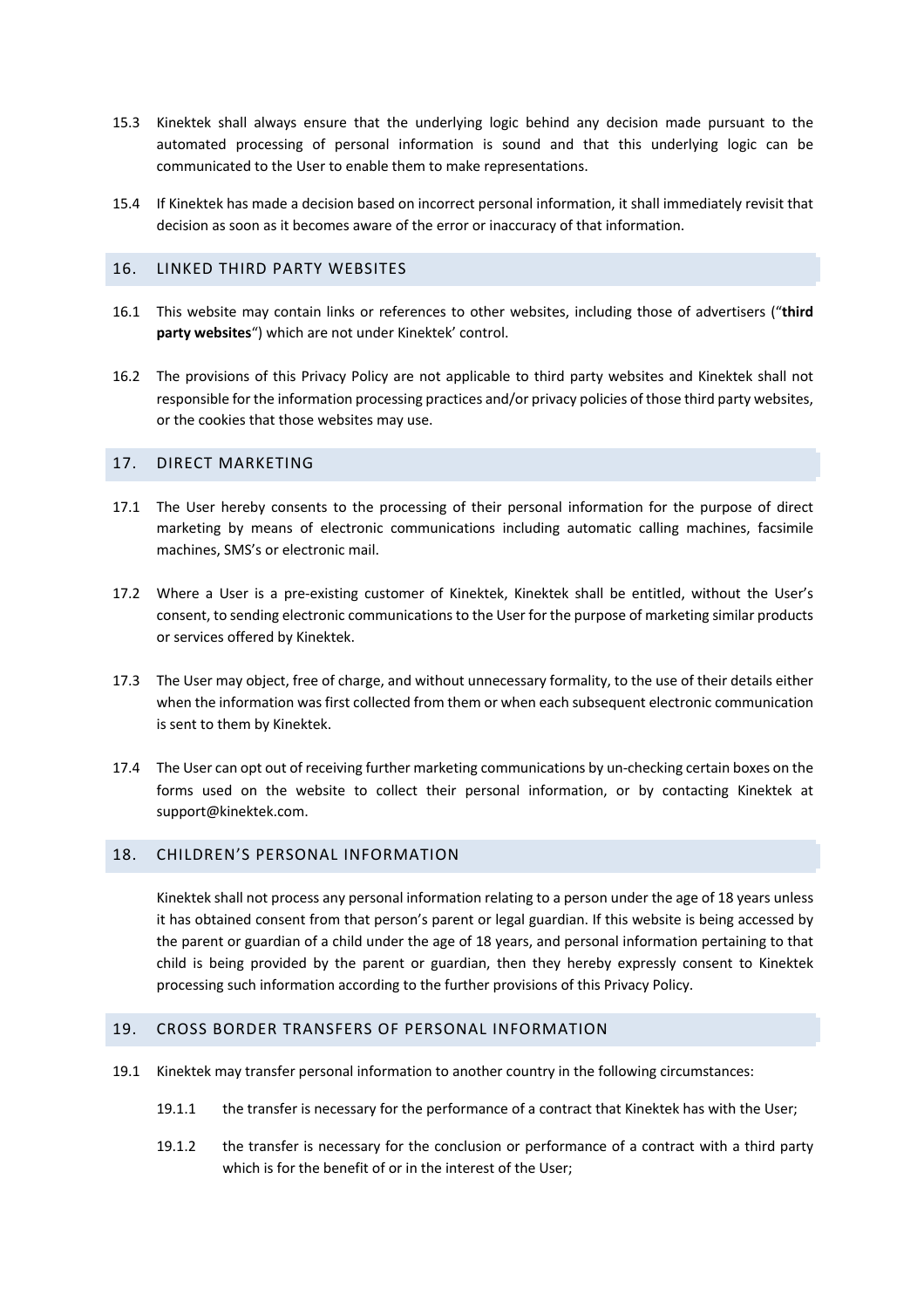- 19.1.3 the transfer is otherwise for the benefit of the User; or
- 19.1.4 the User has consented to the transfer of their information.
- 19.2 If Kinektek transfers personal information from South Africa to a third party in a foreign country, it shall ensure that the third party is subject to a law, binding code of conduct or contract which effectively upholds principles for the reasonable processing of personal information which are substantially similar to the data protection offered in the Republic of South Africa.

#### 20. RETENTION OF INFORMATION

- 20.1 Kinektek will keep a record of any personal information collected for no longer than is necessary to achieve the specific purpose for which it collected such information in the first place unless:
	- 20.1.1 It is required by law to keep a record of such information for a longer period of time; or
	- 20.1.2 It needs to keep a record of such information for another lawful purpose; or
	- 20.1.3 It has a contractual obligation to keep a record of such information; or
	- 20.1.4 The User has consented to their information being kept for a longer period.
- 20.2 Kinektek may, if it has de-identified personal information, kept such information for historical, statistical or research purposes. Kinektek shall ensure that appropriate safeguards are in place to prevent those records from being used for any other purposes, or against the information being re-identified.

#### 21. RETURNING, DESTROYING OR DELETING PERSONAL INFORMATION

- 21.1 Where Kinektek is no longer authorised to retain a record of any personal information, it shall either:
	- 21.1.1 ensure that the information is permanently destroyed or deleted as soon as reasonably practicable; or
	- 21.1.2 return the information to the User or transfer it to a third party, if requested by the User in writing to do so.

## 22. CONSENT

- 22.1 The User hereby consents to the processing of their personal information in terms of the provisions of this Privacy Policy.
- 22.2 The User acknowledges and agrees that such consent has been given voluntarily after the User has read and understood the provisions of this Privacy Policy, in particular, regarding the following:
	- 22.2.1 the types of personal information to be processed;
	- 22.2.2 the specific processing activities to be undertaken;
	- 22.2.3 the specific purpose/s for such processing; and
	- 22.2.4 the possible consequences for the User that may arise from such processing.